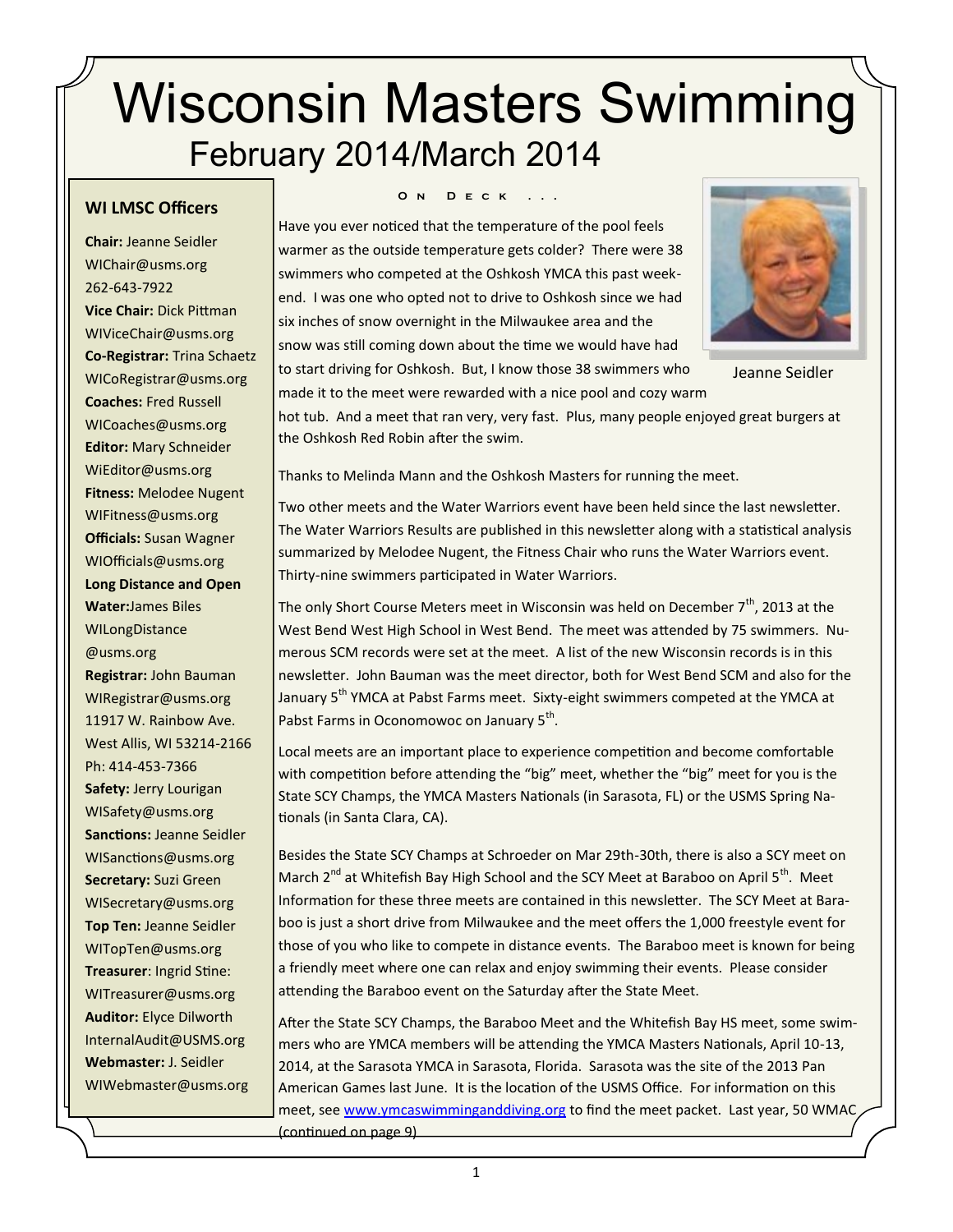# **Nationals Meet Information for WMAC Swimmers**

By Trina Schaetz

With all this chilly weather, we're beginning to think ahead to USMS Nationals in Santa Clara, CA next May. The meet website is up and running and the order of events, miscellaneous meet information, and hotel lists can be found there, too. Time to get inspired. The road to Santa Clara starts here.

**USMS Nationals Link:** <http://www.usms.org/comp/scnats14/>

Some of us have considered the hotel options and have selected the **Embassy Suites in Santa Clara as our team hotel this year.** It is on the meet courtesy shuttle route, offers a gigantic cooked to order breakfast each day, and a two hour manager's reception with complementary cocktails and snacks each evening. We have stayed at Embassy Suites in the past and were always happy with our choice. Seems the right fit for a group like ours. However, you do not need to stay with the team, so feel free to pick any hotel you like.

Whichever hotel you decide to stay at, we **HIGHLY recommend that WMAC Masters swimmers who are even considering the meet, BOOK YOUR HOTEL ROOM TODAY,** as rooms will book fast. You can always cancel your reservation if your plans change. **The link to the Embassy Suites hotel booking site is**

[h](http://embassysuites.hilton.com/en/es/groups/personalized/S/SNCCAES-SSC-20140501/index.jhtml?WT.mc_id=POG)ttp://embassysuites.hilton.com/en/es/groups/personalized/S/SNCCAES-SSC-20140501/index.jhtml?WT.mc\_id=POG

So, what if you haven't even really considered Nationals yet? Here's a few tidbits that will fill in some gaps...

1. WMAC has taken 40+ swimmers to the Nationals meet in the past. Many of your teammates are likely planning on attending. We would love to have you with us at WMAC.

2. You do not need a qualifying time to swim the meet. You may sign up for 3 events and relays without a special time cut. This is not an elitist swim championship. Everyone should feel welcome to attend and compete. To swim more than 3 events, you do need to make the qualifying times, though.

3. You will fit in! The WI Masters team has grown each year and will likely be filled with swimmers just like you! We generally plan meals together, and get to know great and inspiring people from our own state, while as a team we've placed top 5 in the country!

4. People travel in all varieties. Some bring family or significant others, some travel single, many share rooms, some stay the whole weekend and some stay only a couple of days. Travel plans are up to you, but we sure would love to have you there!

5. Many swimmers will be included in relays, and although the coaches try to include as many as possible, the fastest swimmer combinations have priority. If not swimming on a relay, it's still fun to cheer on your teammates!

Hope you will plan to join us in California this spring!

# **Reasons to Swim the Monona meet Feb 22**

[https://www.clubassistant.com/club/meet\\_information.cfm?c=1176&smid=5082](https://www.clubassistant.com/club/meet_information.cfm?c=1176&smid=5082)

| Rubber mats over the timing system cables            |
|------------------------------------------------------|
| No trip hazard, but a giant step up onto the blocks. |
| Your name in lights                                  |
| Very large scoreboard.                               |
| Saturday afternoon                                   |
| Watch the basketball highlights later that evening.  |
| Monona, Wisconsin                                    |
| No, not Lake Monona, that swim is in August.         |
| February 22                                          |
| What else are you gonna do?                          |
|                                                      |
|                                                      |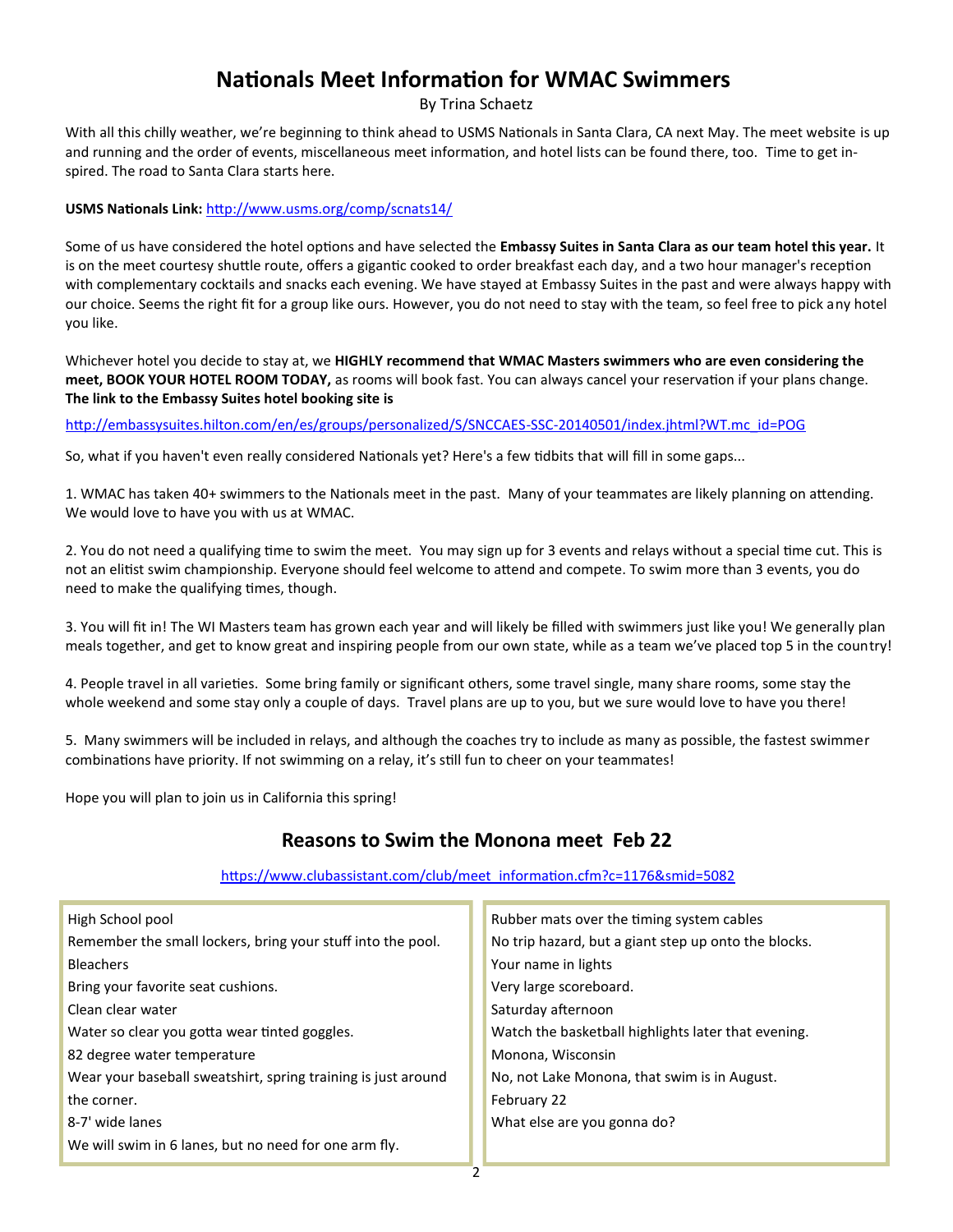# **WISCONSIN MASTERS SHORT COURSE YARDS SWIM MEET**

**Sunday, March 2, 2014**

**Sponsored by: The Whitefish Bay Masters and the Wisconsin Masters Aquatic Club**

**Sanctioned by: The Wisconsin LMSC for USMS, Inc. Sanction No. 204-S005**

- **Location: Whitefish Bay High School 1200 East Fairmont, Whitefish Bay, WI 53217**
- **Facilities: 6-lane, 25-yard pool with a bulkhead, pool depth at starting end is 5-7 feet; turn end is 12-1/2 feet. There are separate warm-up/cool down areas within the same pool. Six lanes used for competition. The length of the competition course is in compliance and on file with USMS in accordance with articles 105.1.7 and 107.2.1, but as a bulkhead course, is subject to length confirmation. Eligibility of times for USMS Top 10 and Records will be contingent on verification of bulkhead placement. Please note that the bulkhead measurement has always meet pool length requirements in the past and is expected to again meet pool measurement requirements at the meet.**
- **Time: Sunday, Mar. 2, 2014. Warm-up 8:30 A.M.; meet starts at 9:30 A.M, doors open 8am.**
- **On-Line Entries: [https://www.clubassistant.com/club/meet\\_information.cfm?c=1176&smid=5083](https://www.clubassistant.com/club/meet_information.cfm?c=1176&smid=5083)**
- **Entry Fee: \$4.00 per individual event, plus a \$10.00 Facility User Fee for entries received up to the deadline. No charge for relays. Fees must accompany the paper entry form. Please make checks payable to WFB Masters-Dave Clark. On-line entry is by credit card.**
- **Entry Deadline: Online and mail entries must be in the meet director's hands by Wednesday Feb. 26, 2014. E-mail entries will be accepted until Friday Feb 28th at 6pm. The fee for email entries will be \$6.00/ individual event plus the surcharge. Bring entry form and fee to the meet for e-mail entries.**

**Deck entries will be allowed only to fill open lanes at \$8/each plus surcharge.** 

- **Entry Limit: Five individual events plus relays. 1650 yd Freestyle limited to first 18 entrants. You may e-mail the meet director to add your name to a waiting list for the 1650 if it is filled. Enter an alternate event that you will drop on the day of the meet if there is a spot in the 1650.**
- **Entry Form: The official Universal Meet Entry Form must be used, one person per form. The LIABILITY RELEASE must be signed without any alterations.**

**Mail Entry to Meet Director: Dave Clark, 5732 N Lydell Ave, Whitefish Bay, WI 53217 414-750-2061, Email: wfbmasters@gmail.com**

#### SCHEDULE OF EVENTS

**1. 50 yd Fly 12. 200 yd IM 2. 400 yd IM 13. 100 yd Freestyle 3. 50 yd Freestyle I\*\* 14. 100 yd Backstroke 4. 200 yd Backstroke 15. 200 yd Breaststroke 5. 100 yd Breaststroke 16. 100 yd Fly 6. 200 yd Freestyle 17. 100 yd IM 7. 50 yd Backstroke 18. 200 yd Freestyle Relay\* 8. 200 yd Fly 19. 400 yd Medley Relay\* 9. 200 yd Medley Relay\* 20. 400 yd Freestyle Relay\* 10. 800 yd Freestyle Relay\* 21. 50 yd Freestyle II\*\* (\*\* enter one or both freestyles) 11. 50 yd Breaststroke 22. 1650 yd Freestyle (Max 18 entrants)**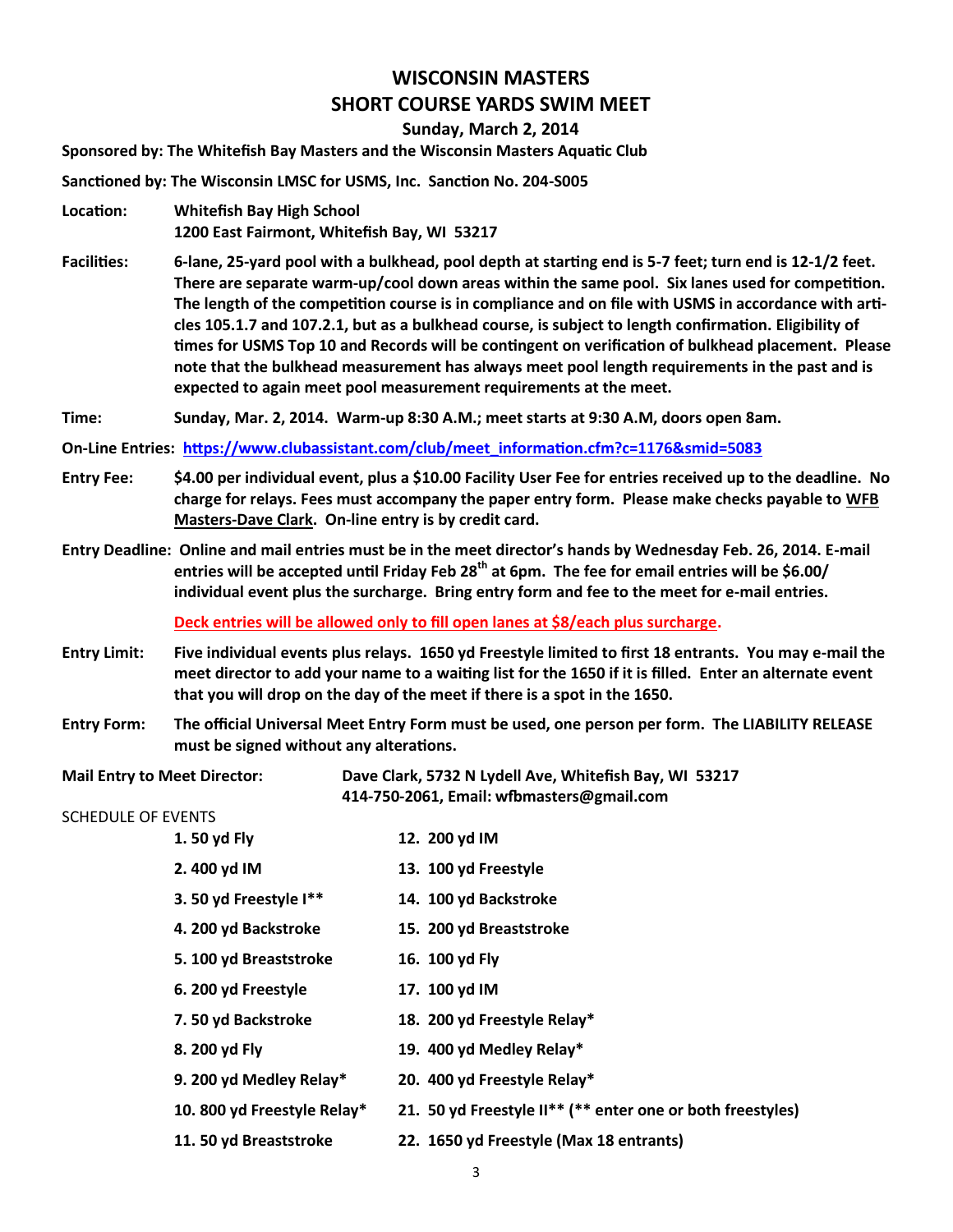# **2014 WISCONSIN MASTERS SCY STATE CHAMPIONSHIP SHORT COURSE YARDS MARCH 29th and 30th, 2014**

**SPONSORED BY:** The Wisconsin Masters Aquatic Club

**SANCTIONED BY:** Wisconsin LMSC for USMS, Inc. Sanction No. 204-S001

**LOCATION:** Walter Schroeder Aquatic Center (Website:<http://wsacltd.org/> ) 9240 N Green Bay Road, Brown Deer, WI 53209-1104 (NOTE: Location is adjacent to Wheaton-Franciscan Clinic and Rite-Hite YMCA)

**PARKING AT THE POOL:** Park & enter the building on the east side of the Aquatic Center.

**TIME:** Warm-up 10:00-11:00AM, Meet starts at 11:00 AM on both Saturday and Sunday.

**ENTRY OPTIONS:** Enter On-Line via Club Assistant . The link for this meet is: [https://www.clubassistant.com/club/meet\\_information.cfm?c=1176&smid=5203](https://www.clubassistant.com/club/meet_information.cfm?c=1176&smid=5203)  ( see www.swim-[wimasters.org](http://www.swim-wimasters.org/) for link if above link does not work ) OR via US.Mail with the Wis. Masters Swimming Universal Entry Form, one athlete per form. On-Line entry preferred. NO E-MAIL OR DECK LATE ENTRIES FOR INDIVIDUAL EVENTS WILL BE ACCEPTED.

**FACILITIES:** Measured 50-meter pool with bulkheads, configured as two 8-lane, 25-yard pools, plus one 2-lane, 20 meter pool between the 25-yard pools. Competition will be held in 8-lanes of one 25-yard pool. Water depth: 2 meters at both start & turn ends. The length of the competition course is in compliance and on file with USMS in accordance with articles 105.1.7 and 107.2.1, but as a bulkhead course, is subject to length confirmation. Eligibility of times for USMS Top 10 and Records will be contingent on verification of bulkhead placement. Please note that the bulkhead confirmation placement measurement has always meet USMS pool length requirements in the past and is expected to again meet USMS pool measurement requirements at the meet.

**ENTRY FEE:** \$5.00/individual event plus a \$20.00 pool user surcharge. Fees must accompany US. Mail entries, CHECKS PAYABLE TO WMAC. Relay-only swimmers must register for the meet, pay the facility fee and sign the waiver. Relayonly swimmers may enter on-line.

**ENTRY LIMIT:** Ten (10) individual events total, max of five (5) individual events per day, plus relays. THE 1650 FREE-STYLE WILL BE LIMITED TO THE FIRST 32 ENTRIES RECEIVED. If the 1650 is filled, you may submit a request to the Meet Director to be added to a waiting list.Each swimmer entered in the 1650 will be responsible for providing a person to count his/her laps. The 1000 split will be recorded.

**RELAYS:** Submit relays at the meet. Relay teams may be all men, all women or mixed (2 men & 2 women). Relay events may be combined at the discretion of the officials. Relay-only swimmers must register for the meet.

**TIME TRIALS:** If time permits, Time Trials will be offered at the conclusion of each day. Swimmers must be registered for the meet. A swimmer may swim no more than 2 time trials and the time trials count toward the five (5) events per day limit. Individual events only, 200 yards or less only. No relays. Cost: \$10 each.

**ENTRY DEADLINE:** Mail entries must be received by Saturday, March 22nd, 2014. On-line entries will be cut-off on Saturday, March 22nd, 2014 at 11:59PM central time.

| <b>SEND MAIL-IN ENTRIES TO:</b> | Jeanne Seidler - Meet Director                     |
|---------------------------------|----------------------------------------------------|
|                                 | N128W16779 Holy Hill Rd, Germantown, WI 53022-1533 |
|                                 | $(262)$ 894-0613  email: jseidler2@wi.rr.com       |
| <b>MEET CO-DIRECTOR:</b>        | James Biles, email: swimmingfit@gmail.com          |

**LIABILITY RELEASE:** The LIABILITY RELEASE on the Universal Entry Form for Mail-in Entries must be signed as-is without any alterations.

**HOTELS:** See WSAC website for hotels. The Holiday Inn Express/Candlewood Suites is closest to the WSAC.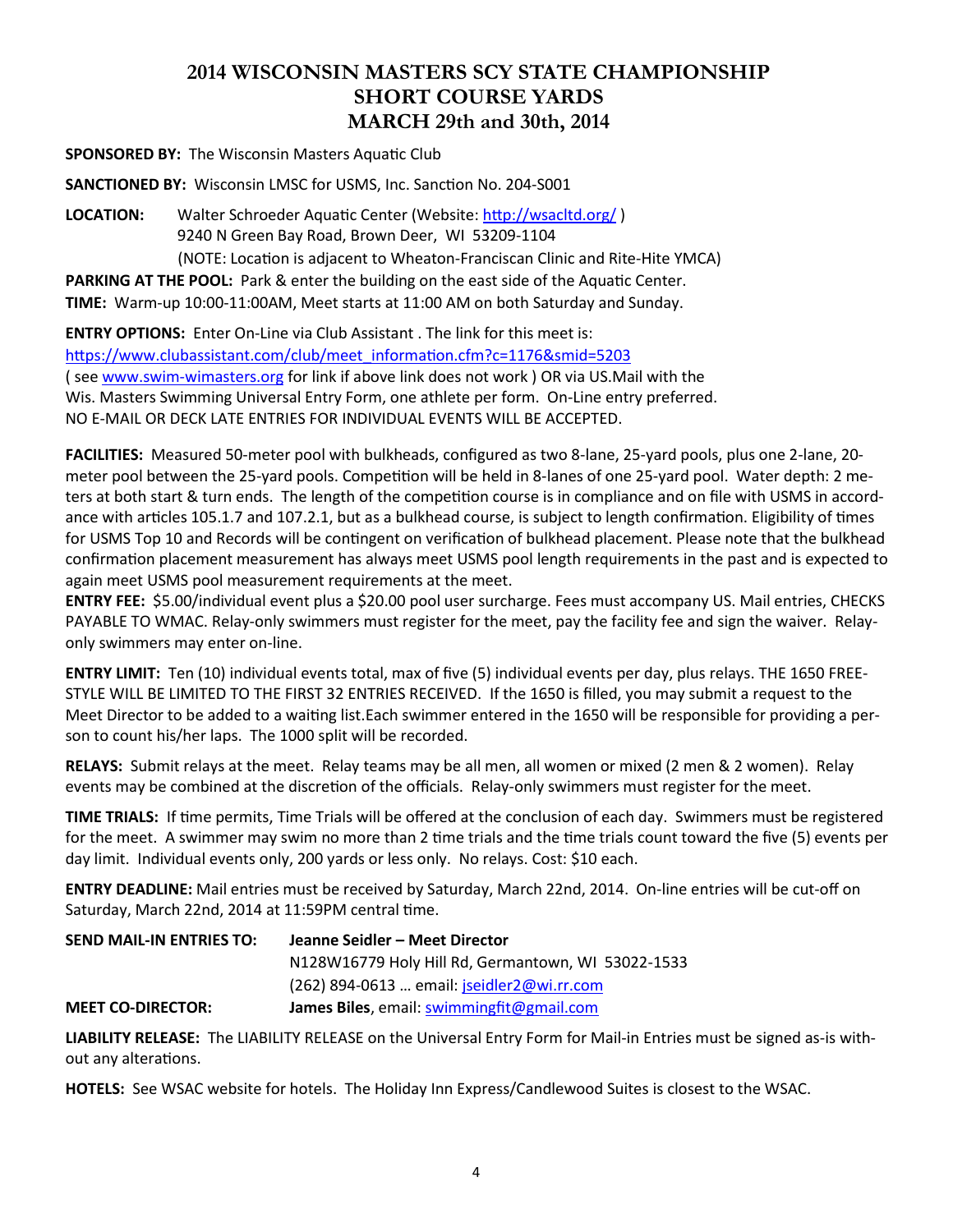#### **SCHEDULE OF EVENTS**

| Saturday, March 29th                | Sunday, March 30 <sup>th</sup>         |
|-------------------------------------|----------------------------------------|
| 1. 200yd IM                         | 14.400yd IM                            |
| 2. 100yd Butterfly                  | 15. 200yd Free Relay (Male/Female)     |
| 3. 200yd Breaststroke               | 16. 200yd Free Relay (Mixed)           |
| 4. 50yd Freestyle**                 | 17. 100yd Backstroke                   |
| 5. 200yd Backstroke                 | 18. 200yd Freestyle                    |
| 6. 200yd Medley Relay (Male/Female) | 19. 50yd Butterfly                     |
| 7. 200yd Medley Relay (Mixed)       | 20. 400yd Free Relay (Male/Female)     |
| 8. 100yd Freestyle                  | 21. 400yd Free Relay (Mixed)           |
| 9. 50yd Breaststroke                | 22. 100yd Breaststroke                 |
| 10. 50yd Backstroke                 | 23. 200yd Butterfly                    |
| 11.800 Free Relay (Male/Female)     | 24. 100yd IM                           |
| 12.800 Free Relay (Mixed)           | 25. 50yd Freestyle**                   |
| 13.500 Freestyle                    | 26. 400yd Medley Relay (Male/Female)   |
|                                     | 27. 400yd Medley Relay (Mixed)         |
|                                     | 28. 1650yd Freestyle (max. 32 entries) |

#### (\*\* Events #4 and #25, 50 freestyles, enter either one or both, your choice)

## **Wisconsin Masters Swimming Meet Information**

For detailed meet information, please visit http://www.swim-[wimasters.org/w/index.cfm.](http://www.swim-wimasters.org/w/index.cfm) The website also includes meet results, state records, on-line meet entry links, and more.

# **New SCM State Records for Women**

| <b>Women 18-24</b> | 200 Free        | 2:23.55 | Molly Woodford |
|--------------------|-----------------|---------|----------------|
|                    | 100 Fly         | 1:18.91 | Molly Woodford |
| <b>Women 35-39</b> | 200 Back        | 2:41.71 | Chris Stich    |
| Women 40-44        | 50 Free         | 27.80   | Trina Schaetz  |
|                    | <b>100 Free</b> | 1:02.52 | Trina Schaetz  |
|                    | 100 Breast      | 1:19.42 | Trina Schaetz  |
| <b>Women 50-54</b> | 400IM           | 6:40.91 | Karen Kimple   |
| Women 65-69        | 50 Free         | 38.60   | Nancy Kranpitz |
|                    | 50 Back         | 49.74   | Nancy Kranpitz |
|                    | 50 Fly          | 46.84   | Nancy Kranpitz |
|                    | 100 IM          | 1:46.55 | Nancy Kranpitz |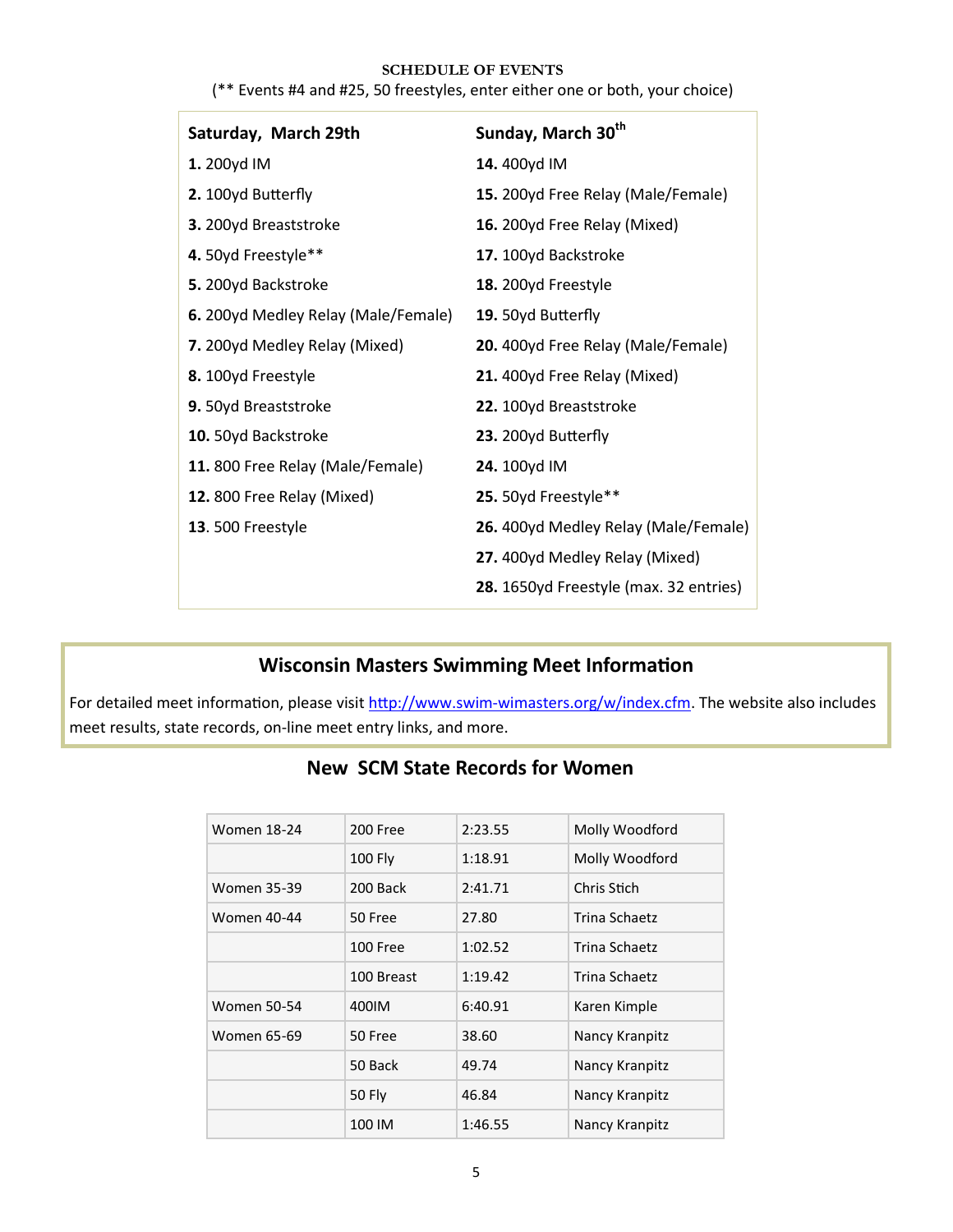# **WISCONSIN MASTERS SWIM MEET SHORT COURSE YARDS April 5, 2014**

|                                                                                                                                                                                                                                                                                                                                               | SPONSORED BY: The Wisconsin Masters Aquatic Club.                                                                                                                                                                             |                                                                                                                                                                                                                                  |  |  |
|-----------------------------------------------------------------------------------------------------------------------------------------------------------------------------------------------------------------------------------------------------------------------------------------------------------------------------------------------|-------------------------------------------------------------------------------------------------------------------------------------------------------------------------------------------------------------------------------|----------------------------------------------------------------------------------------------------------------------------------------------------------------------------------------------------------------------------------|--|--|
|                                                                                                                                                                                                                                                                                                                                               | SANCTIONED BY: Wisconsin LMSC for USMS, Inc. Sanction No. 204-S007                                                                                                                                                            |                                                                                                                                                                                                                                  |  |  |
| <b>LOCATION:</b>                                                                                                                                                                                                                                                                                                                              | <b>Jack Young Middle School</b><br>1531 Draper St<br>Baraboo, WI 53913                                                                                                                                                        |                                                                                                                                                                                                                                  |  |  |
| TIME:                                                                                                                                                                                                                                                                                                                                         | Saturday April 5. Warm-up 10:00 AM, meet starts at 11:00 AM.                                                                                                                                                                  |                                                                                                                                                                                                                                  |  |  |
| <b>FACILITIES:</b>                                                                                                                                                                                                                                                                                                                            | 8 lane, 25 yard pool with anti-turbulent lane guides, starting blocks and backstroke<br>flags. The length of the competition course, without a bulkhead, is in compliance<br>with articles 105.1.7 and 107.2.1.               |                                                                                                                                                                                                                                  |  |  |
| <b>ENTRY FEE:</b>                                                                                                                                                                                                                                                                                                                             | \$4.00/individual event plus a \$10.00 pool user surcharge,                                                                                                                                                                   |                                                                                                                                                                                                                                  |  |  |
| <b>ON-LINE</b><br><b>MEET ENTRY:</b>                                                                                                                                                                                                                                                                                                          | The Wisconsin LMSC has agreed to the use of ON-LINE meet entries thru Club<br>Assistant for meets in Wisconsin. The link for this meet is:<br>https://www.clubassistant.com/club/meet_information.cfm?c=1176∣=5215            |                                                                                                                                                                                                                                  |  |  |
| The On-Line meet entry deadline for the Baraboo meet is Wednesday April 2, 2014.<br>ENTRY DEADLINE: Paper entries must be in the meet directors hands no later than Saturday, March<br>29, 2014. Fees must accompany the entry form. Please make checks payable to<br><b>WMAC</b><br>Deck entries for individual events will not be accepted. |                                                                                                                                                                                                                               |                                                                                                                                                                                                                                  |  |  |
| <b>ENTRY LIMIT:</b>                                                                                                                                                                                                                                                                                                                           | Five individual events per day plus relays. The 1000 Freestyle will be limited to the<br>first 14 entries received.                                                                                                           |                                                                                                                                                                                                                                  |  |  |
| <b>SEND TO:</b><br><b>SCHEDULE OF EVENTS</b>                                                                                                                                                                                                                                                                                                  | John Bauman – MEET DIRECTOR<br>11917 W Rainbow Ave<br><b>West Allis, WI 53214-2166</b><br>wmacswim@sbcglobal.net                                                                                                              |                                                                                                                                                                                                                                  |  |  |
|                                                                                                                                                                                                                                                                                                                                               | 1. 50yd Butterfly<br>2. 100yd Breaststroke<br>3. 100yd Backstroke<br>4. 200yd Medley Relay*<br>50yd Freestyle<br>5.<br>6. 100yd Butterfly<br>7. 200yd Breaststroke<br>8 400yd IM<br>9. 200yd Backstroke<br>10 200vd Freestyle | 11. 400yd Free Relay*<br>12. 50yd Backstroke<br>13. 100yd IM<br>14. 1000yd Freestyle<br>15. 50yd Breaststroke<br>16. 100yd Freestyle<br>17. 400yd Medley Relay*<br>18. 200yd Butterfly<br>19. 200yd Free Relay*<br>$20-200yd$ IM |  |  |

- 
- **10. 200yd Freestyle 20 200yd IM**

**\*Submit relay entries at the meet. Mixed Relays must consist of 2 men and 2 women. Swimmers will be permitted to swim in only one 200 Free, 200 Medley, 400 Free and 400 Medley relay.**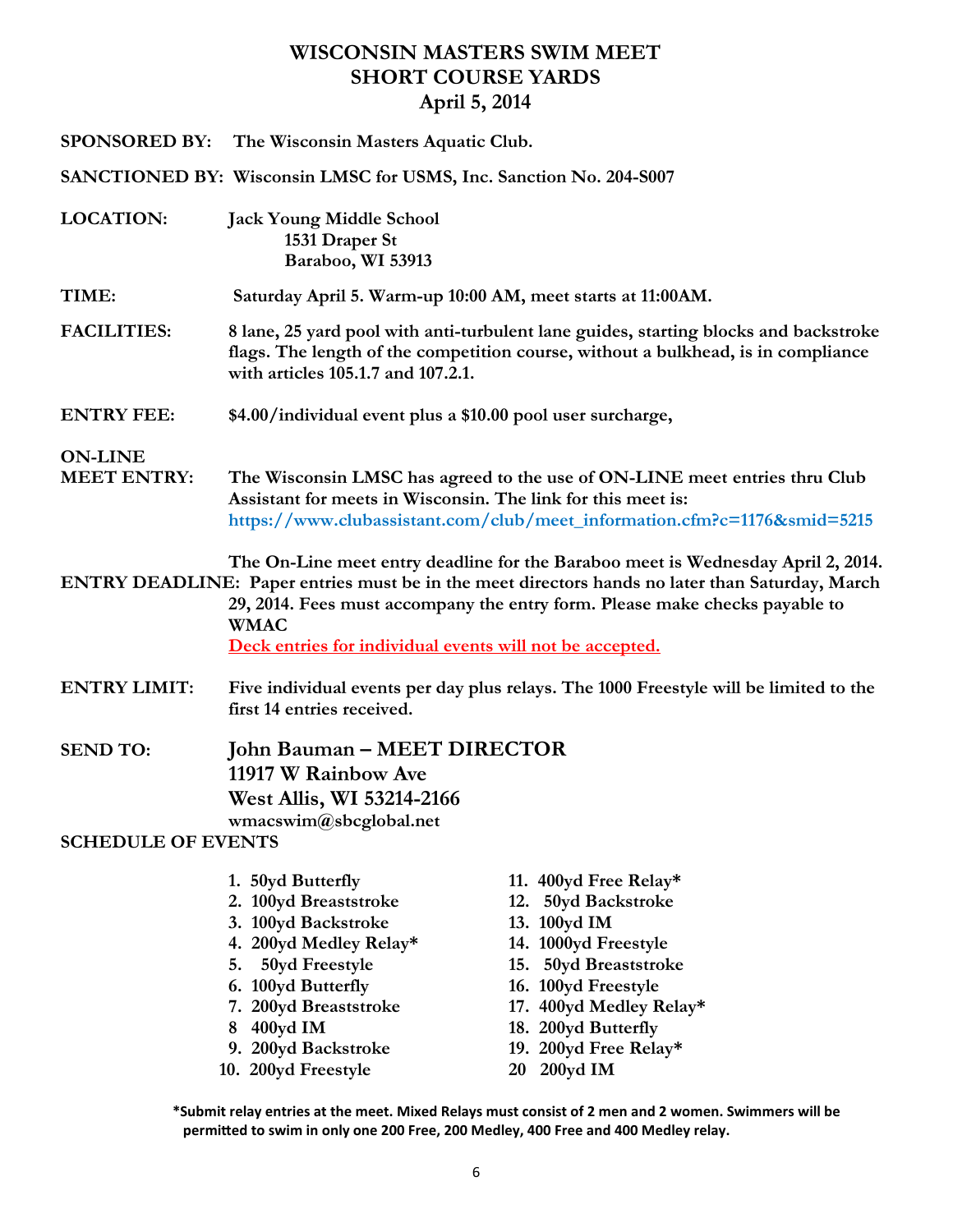# WISCONSIN MASTERS SWIMMING UNIVERSAL MEET ENTRY FORM

| Meet Date                                                                                                                                                                                                         |                                                                                                                                                                                                                     |  |  |
|-------------------------------------------------------------------------------------------------------------------------------------------------------------------------------------------------------------------|---------------------------------------------------------------------------------------------------------------------------------------------------------------------------------------------------------------------|--|--|
| Meet Location _______________                                                                                                                                                                                     | Sec. 202.1.1 F (5) of the USMS rules requires you to submit a<br>copy of your current registration card with each meet entry.                                                                                       |  |  |
| If a copy of your current registration card is<br>in the box to the right you do not have to<br>complete the personal information below,<br>except for the phone number, emergency<br>contact and E-Mail address. | Please place your current membership card here and make<br>copies to be used when entering swimming meets.<br>Each meet may have different fees, please be guided by the<br>specifics on the meet information page. |  |  |
|                                                                                                                                                                                                                   |                                                                                                                                                                                                                     |  |  |
| <b>MALE</b>                                                                                                                                                                                                       |                                                                                                                                                                                                                     |  |  |
|                                                                                                                                                                                                                   |                                                                                                                                                                                                                     |  |  |
|                                                                                                                                                                                                                   |                                                                                                                                                                                                                     |  |  |
|                                                                                                                                                                                                                   |                                                                                                                                                                                                                     |  |  |
|                                                                                                                                                                                                                   |                                                                                                                                                                                                                     |  |  |
|                                                                                                                                                                                                                   | USMS rules limit a swimmer to no more than five individual events per day.                                                                                                                                          |  |  |
| EVT#<br><b>SEED TIME</b><br><b>EVENT</b>                                                                                                                                                                          | EVT#<br>EVENT<br><b>SEED TIME</b>                                                                                                                                                                                   |  |  |
|                                                                                                                                                                                                                   |                                                                                                                                                                                                                     |  |  |
|                                                                                                                                                                                                                   |                                                                                                                                                                                                                     |  |  |
|                                                                                                                                                                                                                   |                                                                                                                                                                                                                     |  |  |
|                                                                                                                                                                                                                   | FEES PER MEET INFORMATION PAGE: ______ EVENTS @ \$_____ea. + pool surcharge \$ ______= \$__________                                                                                                                 |  |  |

#### LIABILITY RELEASE

I, the undersigned participant, intending to be legally bound, hereby certify that I am physically fit and have not been otherwise informed by a physician. I acknowledge that I am aware of all of the risks inherent in Masters Swimming (training and competition) including possible permanent disability or death, and agree to assume all of those risks. AS A CONDITION OF MY PARTICIPATION IN THE MASTERS SWIMMING PROGRAM OR ANY ACTIVITIES INCIDENT THERETO, I HEREBY WAIVE ANY AND ALL RIGHTS TO CLAIMS FOR LOSS OR DAMAGES, INCLUDING ALL CLAIMS FOR LOSS OR DAMAGES CAUSED BY THE NEGLIGENCE, AC-TIVE OR PASSIVE, OF THE FOLLOWING: UNITED STATES MASTERS SWIMMING, INC., THE LOCAL MASTERS SWIMMING COMMIT-TEES, THE CLUBS, HOST FACILITIES, EVENT MEET SPONSORS, EVENT OR MEET COMMITTEES, OR ANY INDIVIDUALS OFFICIATING AT THE EVENTS OR MEETS OR SUPERVISING SUCH ACTIVITIES. In addition, I agree to abide by and be governed by the rules of USMS.

| Signed |  |  |  |
|--------|--|--|--|
|        |  |  |  |

Signed \_\_\_\_\_\_\_\_\_\_\_\_\_\_\_\_\_\_\_\_\_\_\_\_\_\_\_\_\_\_\_\_\_\_\_ Date \_\_\_\_\_\_\_\_\_\_\_\_\_\_\_\_\_ UMEF R5 9/16/2013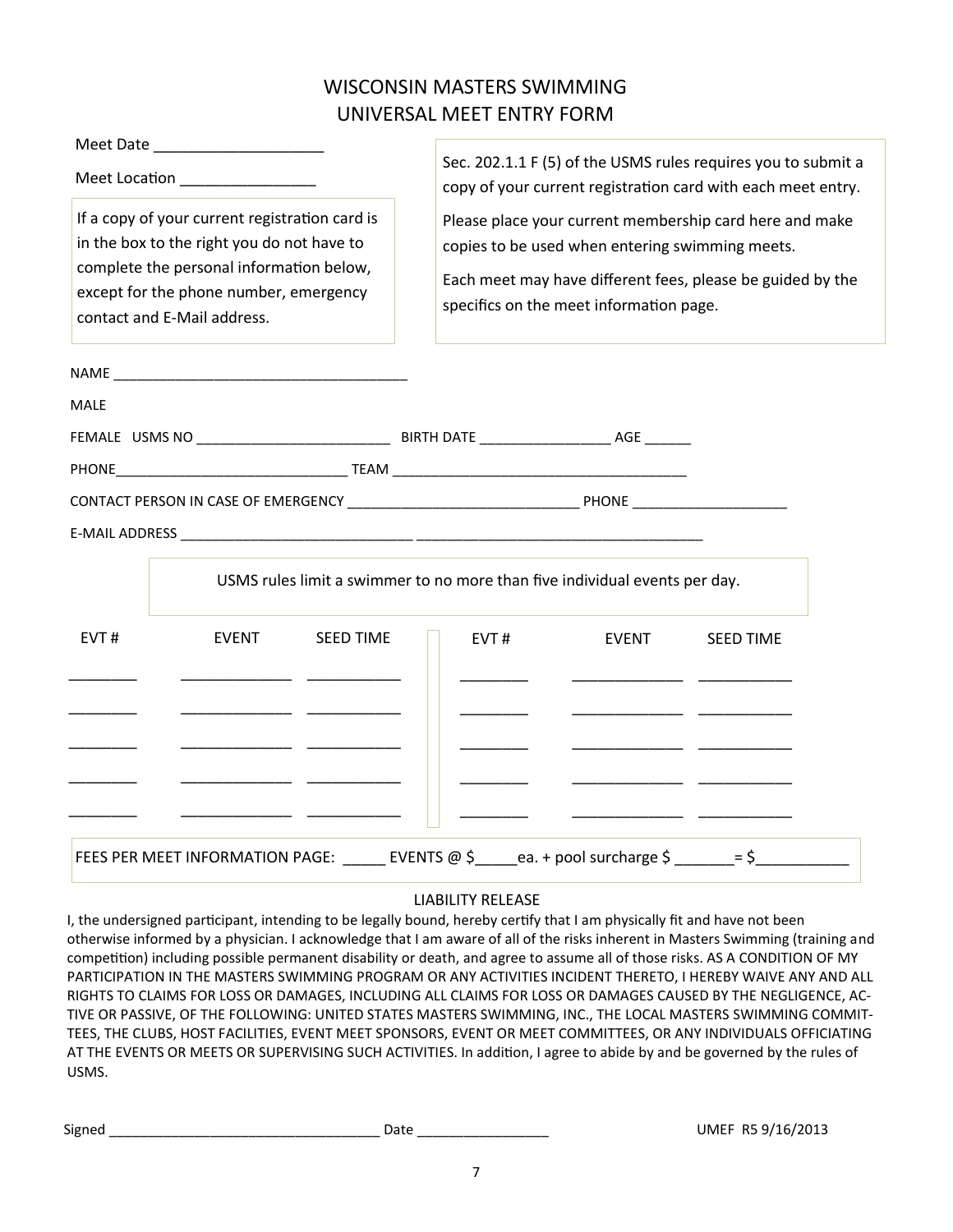# **2013 Wisconsin Water Warrior Results**

#### **By Melodee Nugent**

We had another great year for participation in the Wisconsin Water Warrior swim this year. The 2-week swim challenge (14 consecutive days) took place between November  $1<sup>st</sup>$  and December 31 $<sup>st</sup>$  of 2013. The goal was to challenge</sup> yourself and swim as much as you can for the 2-week period.

We had 39 swimmers participate with a total of total of 1,536,967 yards…that is 873 miles in 2 weeks! There were more women (62%) this year. The average age was 52 years of age (the youngest was 23 years old and the oldest was 81 years old). Again, our oldest swimmers were 81 years old: Fred Salzman swam 27,400 yards and Lois Goddard swam 18,000 yards. Very impressive!

I was happy to see that there were 15 new swimmers to the event this year. The largest age group was the 45-49 year old swimmers with a total of 12 (8 women and 4 men). Dave Clark from Whitefish Bay was the top male swimmer with 82,300 yards and I was the top female swimmer with 146,350 yards. During my two-week swim I had a fortune cookie that said, "Work on improving your exercise routine". I have that taped to my computer screen and chuckle every time I see it!

The results are as follows: **Men**: **25-29**: 1st Carl Kaiser (64,650y); **35-39**: 1st Brian Ruark (21,250y); **45-49**: 1st Don Minkey (61,000y), 2nd Jeff Schmiedel (30,600y), 3rd Clay Sabourin (28,400y), 4th Mark Meyer (11,555y); **50-54:** 1 st David Drury (65,800y); **55-59**: 1st Dave Clark (82,300y), 2nd Robert Gebert (26,000y), 3rd Gus Robledo (25,700y); **60-65**: 1st Bob Lapacek (57,300y), 2nd Steve Justinger (32,300y), 3rd Albert Schmidt (23,400y); **65-69**: 1st Greg Hollub (47,450y); **80-84**: 1st Fred Salzman (27,400y)

**Women: 20-24**: 1st Molly Woodford (34,000y); **35-39**: 1st Stacey Kiefer (24,850y); **40-44**: 1st Shelly Deyo (53,100y); 2nd Amy Johnson (37,972y), 3rd Melissa Vandenhouten (33,500y), 4th Katy Sommer (25,900y**); 45-49**: 1st Melodee Nugent (146,350y); 2<sup>nd</sup> Kelly Wynns (44,850y), 3<sup>rd</sup> Margaret Keller (44,700y), 4<sup>th</sup> Elyce Dilworth (38,300y), 5<sup>th</sup> Debbie Katzman (27,600y), 6<sup>th</sup> Karen Frittitta (26,560y), 7<sup>th</sup> Kim Gebauer (23,850y), 8<sup>th</sup> Renee Scherck-Meyer (12,740y); **50-54:** 1<sup>st</sup> Donna Anderson (36,000y), 2nd Cheryl Drury (23,650y); **55-59**: 1st Katy Mering (71,750y) 2nd Ann Berres-Olivotti (65,200y), 3rd Melina Mann (45,000y), 4th Sue Gartner (22,362y); **60-64**; Mary Schneider (23,350y); **65-69**; 1st Jeanne Seidler (29,628y), 2nd Nancy Kranpitz (22,650y); **80-84**; Lois Goddard (18,000y)

Awards have yet to be determined, but will be awarded at the Wisconsin State Meet that will be held at Schroeder on March 29-30.

#### **Statistical analysis of 4 years of Water Warriors data, based on my background as a medical research statistician.**



**Figure 1** is a box plot of total miles swam in 2-weeks by gender. The colored bar represents 50% of the population and the line in the box shows the median. The median is the value that divides the upper half from the lower half. For example: 1,2,3,4,5 - the median is 3 because 1,2 are the lower half and 4,5 are the upper half. The median for the males is 33,350 yards (range 2,700 to 112,265) and for women it is 33,500 (range 7,800 to 146,350). That itself is amazing, considering we had 59 males and 77 females. The lines extending out from the bars include 95% of the population. The o and \* are the outliers, those that fall out of this range.

Surprisingly, there really is no difference between men and women over the 4 years. Please note that swimmers can be counted multiple times if they participated more than once over the 4 years.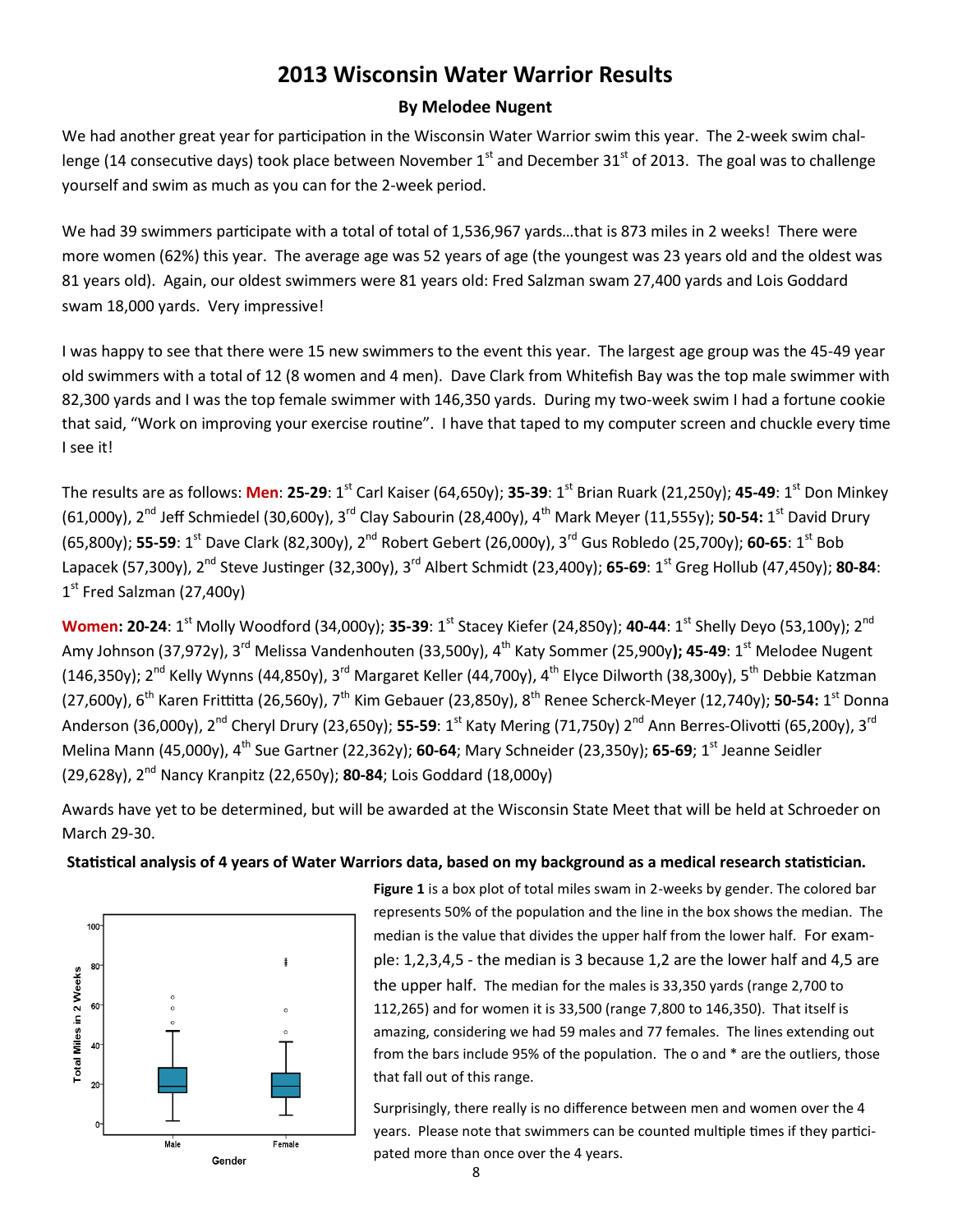

Is there is a difference by year? (**Figure 2**). This gives a better look at what is going on. In most years the males have a higher median than the females. However, there is no statistical difference for any of the years.





**Figure 3** is interesting. This is called a scatterplot. One axis shows the Total Miles in 2 weeks and the other axis represents Age. This is also shown by gender. For example, it is easy to spot me because I swam the most during the 4 years (the 4 circles). I am in my mid 40s and I swam 80+ miles each year (slightly more each year). The lines for the male and female show the relationship of age and the miles swam. For the males, you can see that they had a larger decrease in miles swam as they got older. The females didn't have as much of decrease by age.

Finally, **Figure 4** shows the 9 participants who have participated in all 4 years. This figure shows the increases and decreases over the

#### (Chairman's column—continued from page 1)

swimmers attended the YMCA Masters Nationals in Fort Lauderdale, FL. Some of the swimmers attending this year's event are staying on Siesta Key to enjoy the white sand beaches after the swimming events conclude each day.

In this newsletter, please see the information from Trina Schaetz about the plans for swimmers attending the USMS Spring Nationals in Santa Clara, CA. Trina does a great job coordinating the activities and restaurants for swimmers from WMAC attending the USMS Spring Nationals.

On another topic, there are eleven WMAC members who have registered with USMS as coaches. USMS offers a certification program for coaches that starts with a one-day class. See<http://www.usms.org/coach/content/becomeacoach> on the USMS website for more information. Wisconsin has had an inquiry from a Wisconsin coach about holding a USMS certification class in Wisconsin. If you are interested in attending a one day USMS Level 1 and 2 certification held in Wisconsin, please e-mail Jeanne Seidler ([Jeanneswims@yahoo.com\)](mailto:Jeanneswims@yahoo.com). The cost of the class is \$100 but we need a minimum of 29 attendees to hold the class. It may be possible for Wisconsin coaches to attend a class in either Minnesota or Illinois if classes are offered in those locations and if there is not enough interest to hold a class in Wisconsin.

Keep warm, and hope to see you at the upcoming Wisconsin Meets (Feb 22 at Monona Grove, Mar 2 at Whitefish Bay HS, Mar 29-30 at Schroeder for the State Meet and April 5<sup>th</sup> at Baraboo). And possibly at the USMS Spring Nationals or the YMCA Masters Nationals in Sarasota.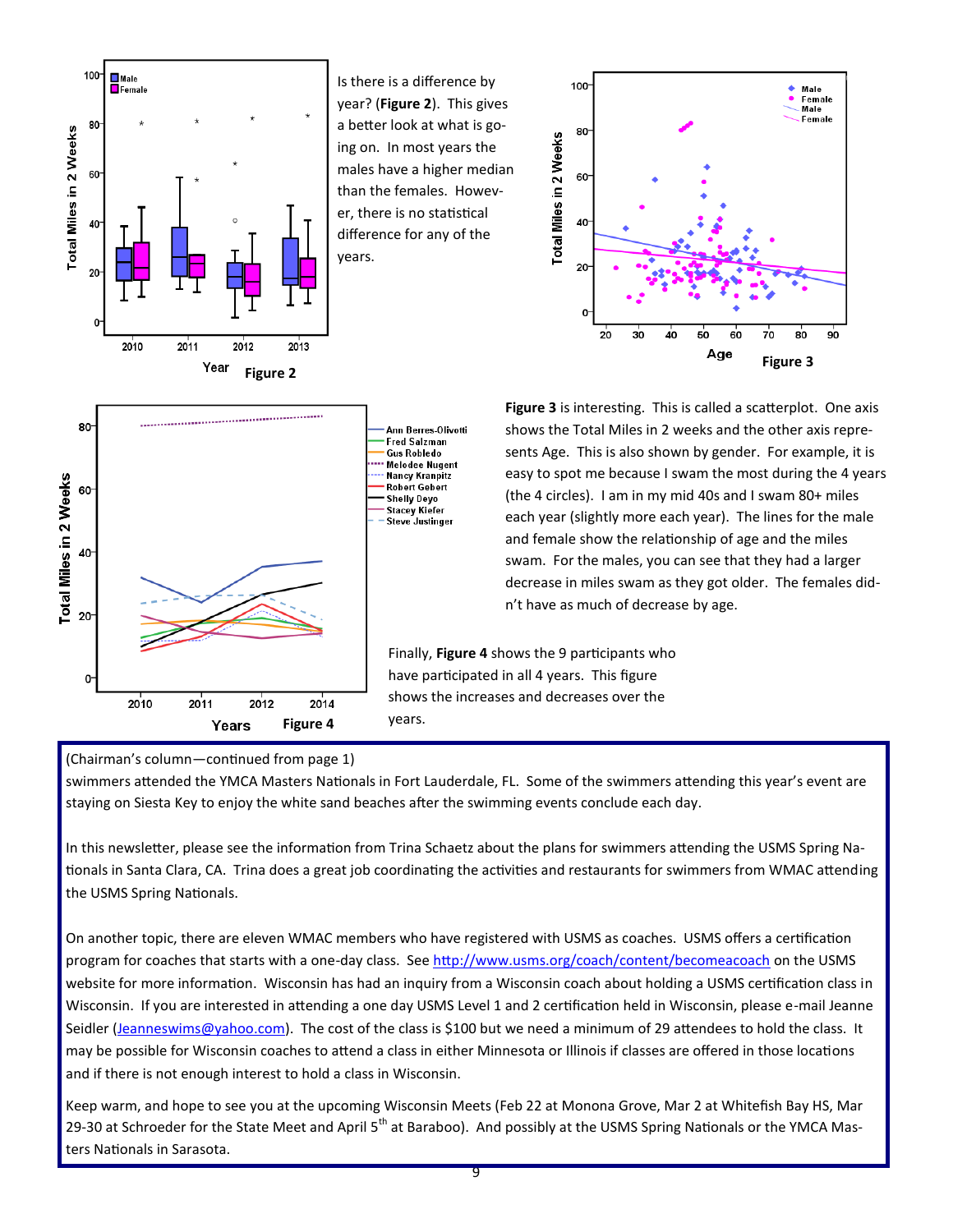Wisconsin Masters Swimming 11917 W. Rainbow Ave West Allis, WI 53214

#### **Next Newsletter Deadline will be Mar 21**

| Men 30-34 | 200 Free   | 2:06.47 | Mike Bentley           |
|-----------|------------|---------|------------------------|
|           | 400 IM     | 5:01.69 | Mike Bentley           |
| Men 35-39 | 50 Free    | 25.98   | David Dallman          |
|           | 200IM      | 2:25.49 | Darryl Stich           |
|           | 400 IM     | 5:17.48 | Darryl Stich           |
| Men 50-54 | 50 Free    | 28.30   | David Kaster           |
|           | 100 Free   | 1:02.49 | David Kaster           |
|           | 200 Back   | 2:40.34 | James Biles            |
|           | 50 Breast  | 34.55   | <b>Gregory Blommel</b> |
| Men 55-59 | 200 Breast | 3:09.88 | David Clark            |
| Men 60-64 | 50 Back    | 32.72   | Geoff Mykleby          |
|           | 200 IM     | 3:06.03 | Carl Millholland       |
|           | 400 IM     | 6:37.21 | Carl Millholland       |
| Men 75-79 | 200 Breast | 4:06.09 | George May             |

# **New SCM State Records for Men**